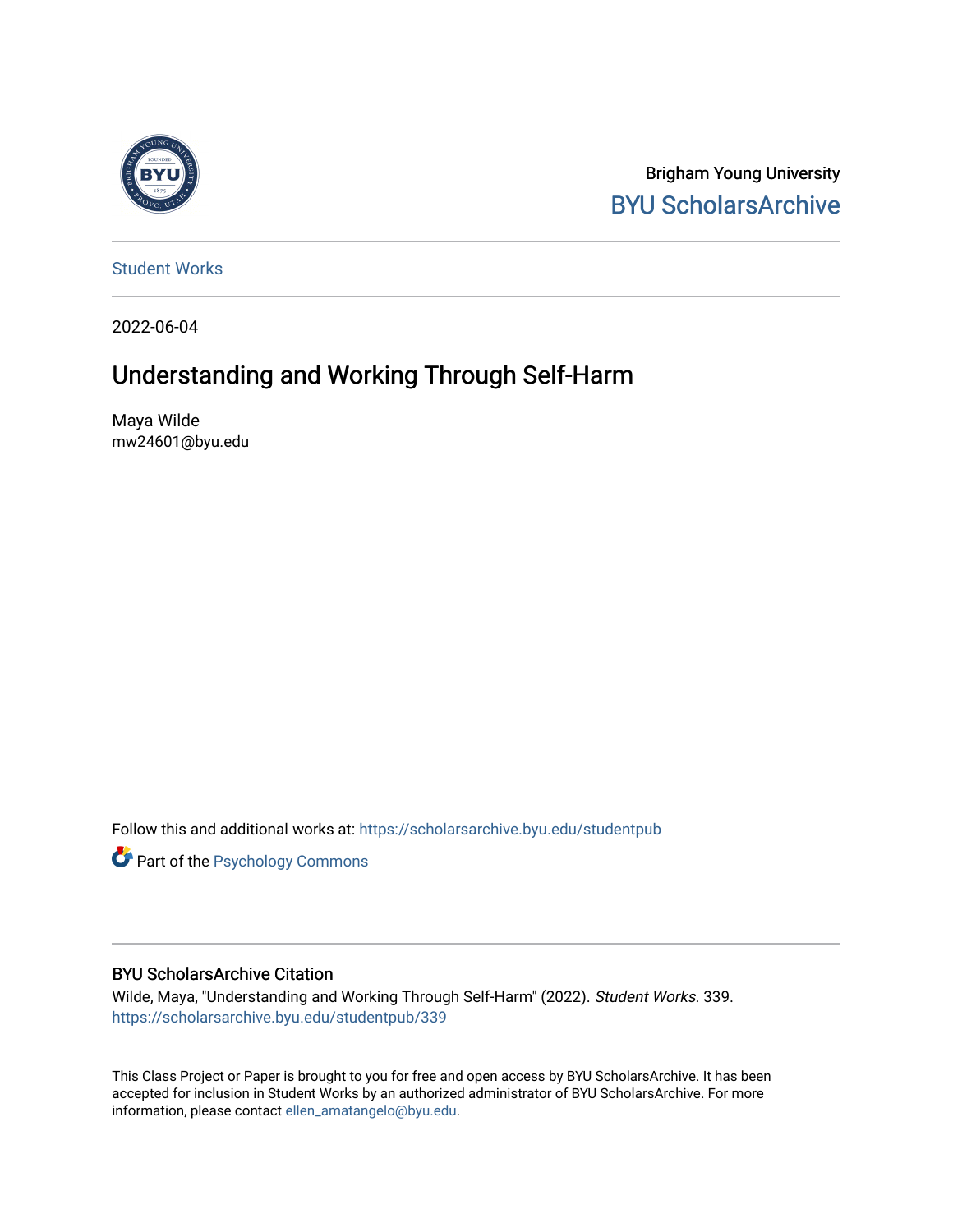# **Understanding and Working Through Self-Harm**

Maya Wilde

Department of Psychology, Brigham Young University

PSYCH 307: Writing Within Psychology

Professor Dawn-Marie Wood

March 31, 2022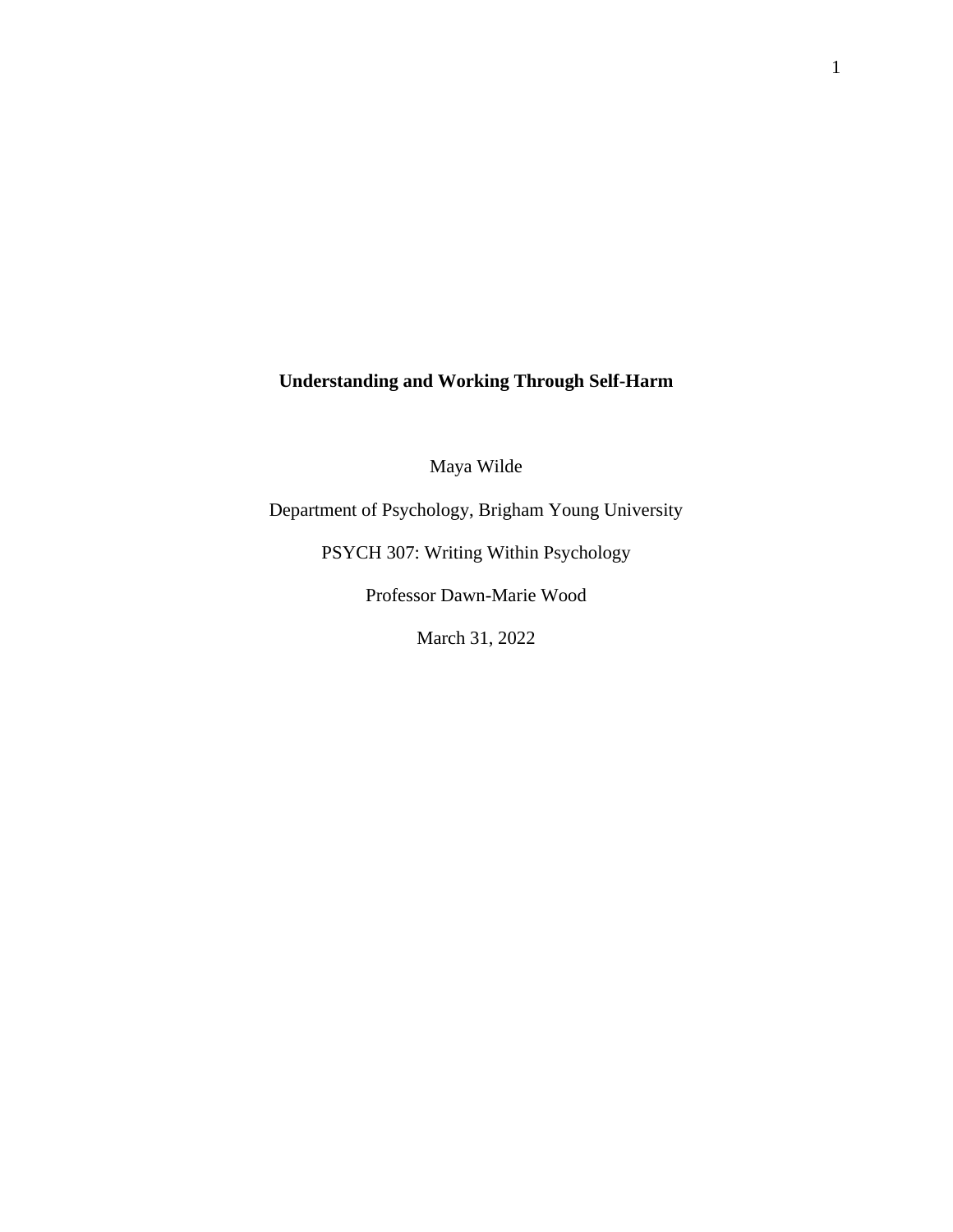## **Abstract**

Self-harm is a coping strategy used by many adolescents dealing with mental disorders. Fifteen articles from academic journals published between 2012 and 2022 were examined. Those who struggle with non-suicidal self-injury (NSSI) experience overactivation in the fronto-limbic system of the brain, which includes the amygdala (Kaess et al., 2021). Self-harm decreases activity and stress in the amygdala and increases the amount of dopamine in the brain (Kaess et al., 2021; Reitz et al., 2015). Self-harm may be used as a way to regulate negative affect. Seeing blood might be a significant part of an episode of NSSI, but it is unsure. Seeing blood seemed to be calming in some ways for participants with NSSI (Naoum et al., 2016). Many people describe NSSI as addicting and hard to stop (Pritchard et al., 2021). Aspects of self-harm may be addictive to the self-injurer. Self-harm is understood to be a process of negative reinforcement but may involve positive reinforcement, as well (Worley, 2020). Compared to cravings for substances in those with substance abuse disorder, cravings for NSSI were not as strong (Victor et al., 2012). Implementing strategies used in addiction treatment might be beneficial. Treatment for NSSI might look different for each person, but trust and understanding seem to be important in any form of treatment. Fostering a trusting and understanding environment avoids leaving those who struggle in isolation.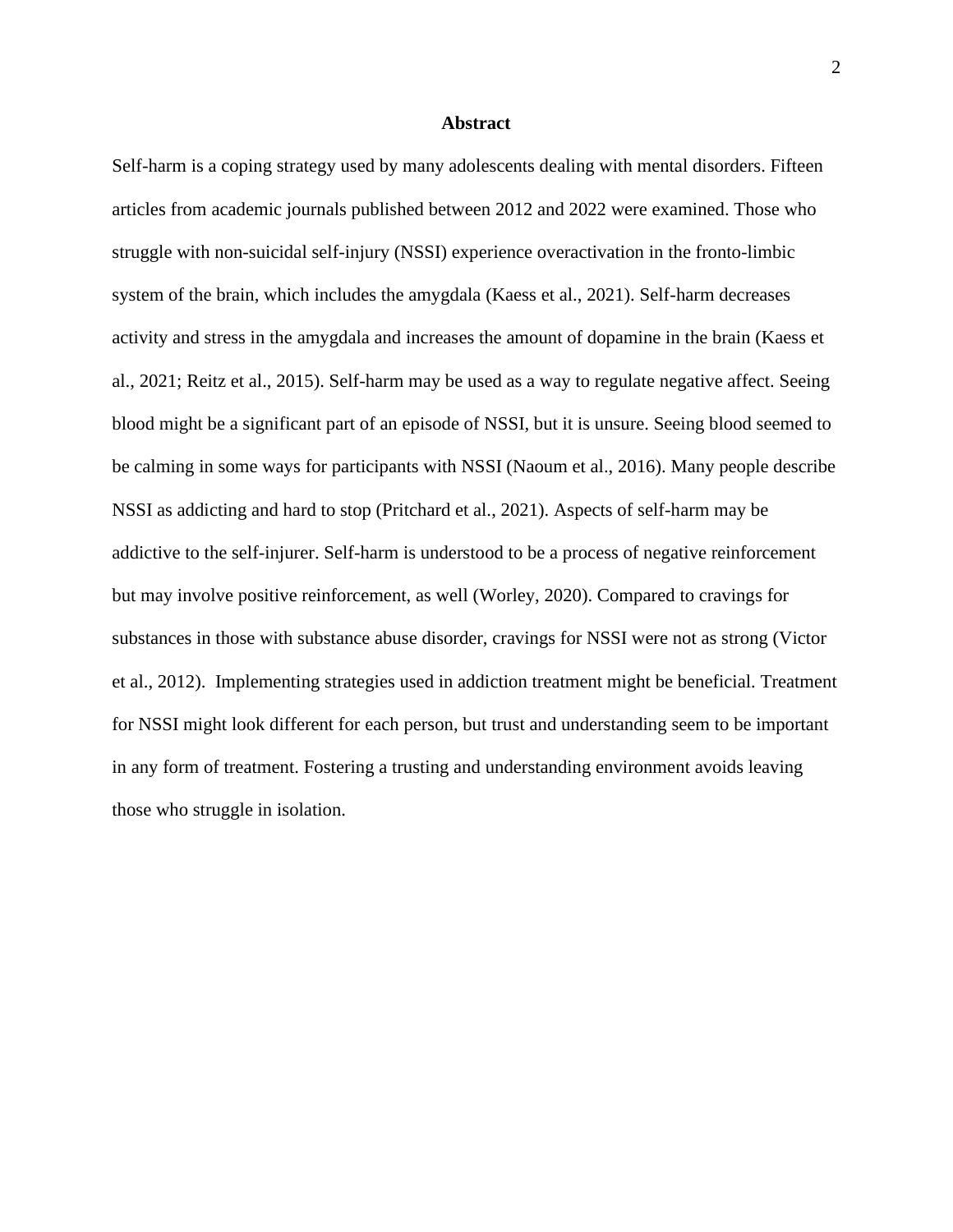#### **Understanding and Working Through Self-Harm**

Self-harm is an increasingly common phenomenon that is important to better understand. An estimated 17% of adolescents have engaged in some form of self-harm (Lewis & Hasking, 2021). Additionally, those who engage in self-harm are at increased risk for suicidal ideation and behaviors (Cummings et al., 2021). Self-harm may feel helpful to the perpetrator as a coping mechanism for working through intense episodes of emotion, but it does not help a person learn how to improve their mental health. When it comes to supporting a person who harms themselves, it can often be stressful and confusing, but learning about self-harm can decrease stress related to confronting it and can facilitate both seeking and providing help.

Self-harm is also known as non-suicidal self-injury, or NSSI. It is a way of hurting oneself without the intent of suicide. Self-harm can include burning, banging, scratching, and cutting. Cutting involves making an incision in the skin, often drawing blood. NSSI is primarily thought to be a way to regulate intense emotions; in other words, it is considered a coping strategy (Lewis & Hasking, 2021). Because of this, NSSI is not considered a disorder in itself, rather it is typically a symptom of other mental disorders. Emotional regulation refers to how one manages and disposes of negative emotions (Cummings et al., 2021). There are many healthy ways to regulate emotions, but unfortunately, cutting is used as a more destructive attempt to eliminate negative affect.

Genetic predispositions to self-harm may help explain the practice, and certain thought processes and behavioral patterns may also put a person at greater risk for self-harming. A genetic predisposition may make one prone to certain behaviors; however, being genetically predisposed to self-harm does not mean that individuals will engage in NSSI. Environmental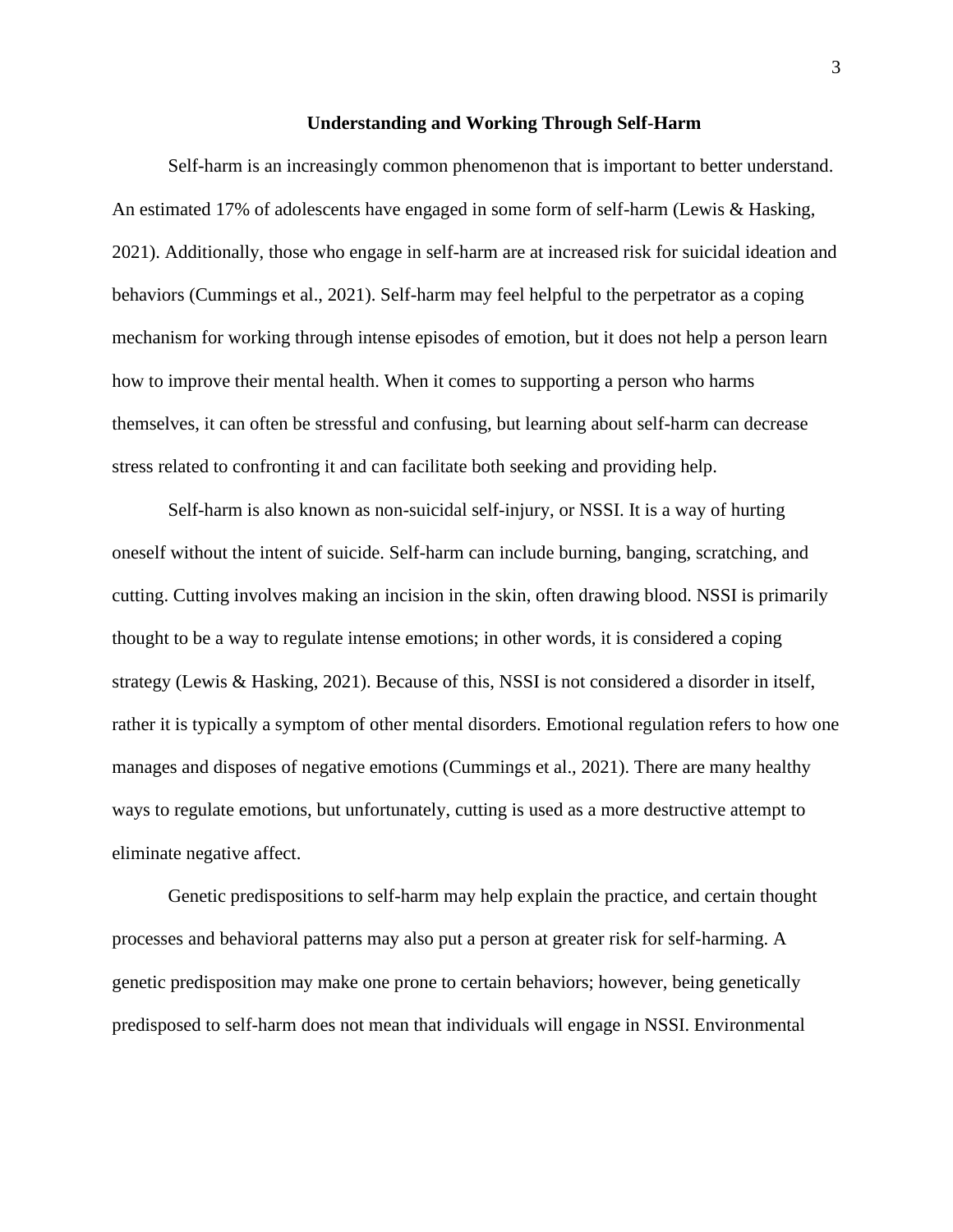factors can have an influence. In other words, an individual still has the ability to make their own choices; genetic predisposition simply makes certain choices more tempting.

Similarly, while cutting has been described as addictive (Pritchard et al., 2021), addictive tendencies can be gradually overcome. Addiction is a complex idea that involves intertwining factors such as brain chemistry, behavior, and psychology (Satel et al., 2017). Although neurochemical processes are involved in addiction, addiction is not necessarily a permanent diagnosis. Those struggling with an addiction can choose to make an effort to work through it and change. Self-harm is not usually thought of as an addiction, but it does show some similarities. Chemical reward processes in the brain make self-harm difficult to "quit" (Cummings et al., 2021). Urges to cut can feel strong and may be hard to resist, and completely stopping the act may be an unreasonable thing to ask of self-injurers. Replacing cutting with alternative methods could help ease people out of the habit. Replicating the reward of cutting without damage may be helpful in transitioning to a healthier mindset and healthier coping strategies.

Caring for those who self-harm does not need to be complicated. Often, simply being present and understanding can make a big difference to someone who is working through intense emotions. Psychiatric patients have described how doctors and nurses use coercive measures, such as physically restricting their bodies, rather than providing any emotional support; further, they have shared that simple understanding would have been much more helpful (Looi et al., 2015). Physical restraint may add to pre-existing distress, which can make the urge to cut even stronger. A gentle presence and some empathy might create a more calming atmosphere that could lessen a desire to cut. Although cutting does appear to provide short-term relief to those who repeatedly employ the practice, empathetic and skillful acknowledgement of the potentially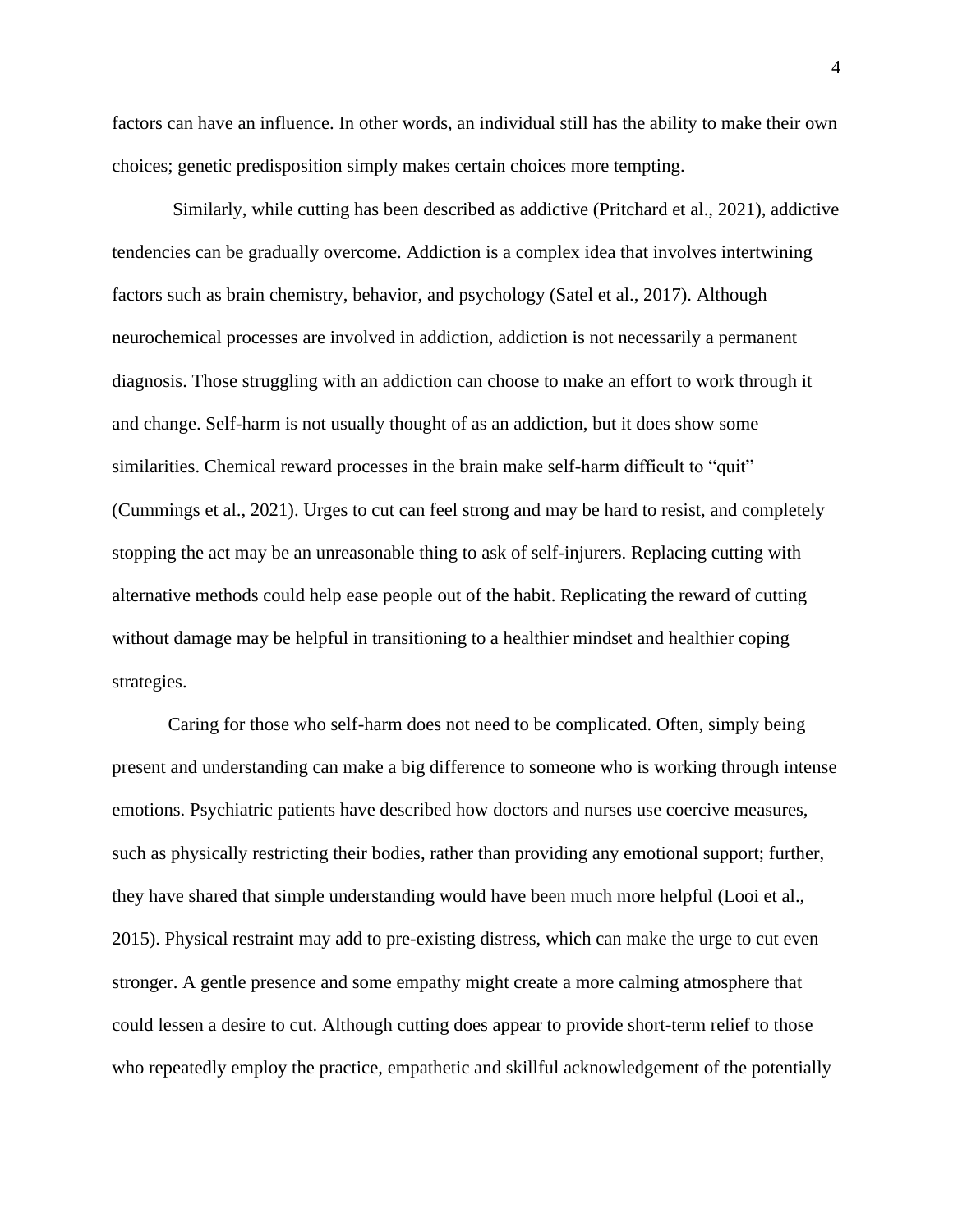addictive aspects of this immediately gratifying coping strategy should be clinically prioritized, because, given the nature of cutting and what happens in the brain, an understanding, competent clinician can be particularly helpful to those who participate in self-harm, treatment plans similar to those prescribed for addiction can be effective, and the recovery process can be aided by methods that suggest alternative activities and behaviors to distract from the urge to (or mimic the effects of) self-harm.

#### **The Nature of Cutting: What Happens in the Brain**

There are neurobiological reasons why cutting helps a person feel better and why a person may be more prone to cutting in the first place. Kaess and colleagues (2021) found that those with both depression and a habit of NSSI experienced overactivation in the fronto-limbic areas of the brain when feeling rejected by peers. This area of the brain includes the amygdala, which regulates negative emotions such as fear and possibly interprets social behaviors (Putnam & Chang, 2021). Perhaps those who harm themselves may do so because their fear is not processed efficiently and may be more intense than what is normal. This intensity might drive someone to regulate those emotions in a way that their brain cannot (i.e., by cutting). There also seems to be a difference in white matter organization in the brain between those who self-harm and those who do not. More organized white matter correlates to more efficient neural transmission and functioning (Schreiner et al., 2020). Brain imaging was measured by metrics of fractional anisotropy (FA) and generalized fractional anisotropy (GFA); higher scores of both metrics reflect better organization and integrity of white matter (Schreiner et al., 2020). Schreiner and colleagues (2020) found lower GFA and FA scores in those with NSSI, and lower scores for longer episodes of NSSI. This may suggest that the brains of those who self-harm could have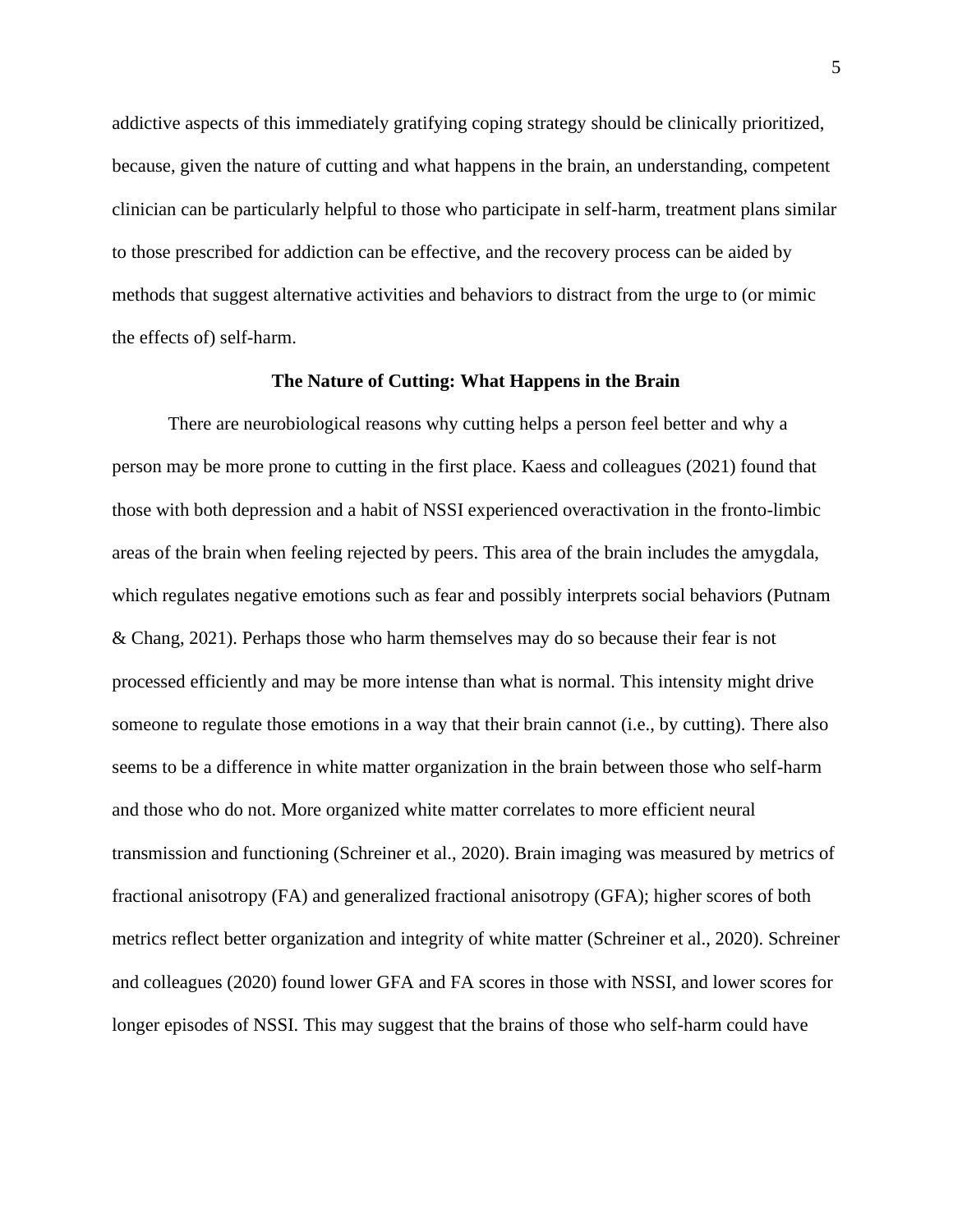more difficulty processing thoughts and feelings. Both studies indicate that cutting may be a behavioral way of managing intense emotions, if the brain is not doing so efficiently.

Despite the negative effects on people with NSSI, the process of cutting may decrease overactivation of areas in the brain that process negative emotions. Reitz et al. (2015) examined MRI scans of participants with borderline personality disorder (BPD) over the course of an artificial episode of NSSI. Participants were introduced to a stressor and might have had a small incision made in their skin with a scalpel or might have had the scalpel touch their skin without cutting. Stress levels and activation of the amygdala decreased significantly for those who were cut (Reitz et al., 2015). This suggests that cutting the skin calms the brain and aids the selfinjurer in returning to a more comfortable state. Kaess and colleagues (2021) also found that arousal of the fronto-limbic system may be decreased over an episode of NSSI. Those with BPD tend to have higher levels of activation of the amygdala, which may be similar to others who struggle with self-harm, especially cutting (Reitz et al., 2015). The chronic presence of this stress may be overwhelming, and cutting could be an effective way to relieve the burden. Intense emotional stress or pain tends to be reduced when one cuts, which might make a person desire that relief again when emotional stress increases (Cummings et al., 2021). These findings indicate that effectively removing the emotional pain encourages the behavior the next time overwhelming negative emotions come.

Seeing blood during an episode of NSSI may be an important step in feeling relief from emotional distress. Pritchard and colleagues (2021) found that many people reported that the sight of blood was helpful during NSSI. The sight of blood and the relief it brought was described as addictive and made the habit of NSSI hard to stop (Pritchard et al., 2021). Similarly, Stacy and colleagues (2021) observed that those who were allowed to look at their blood after a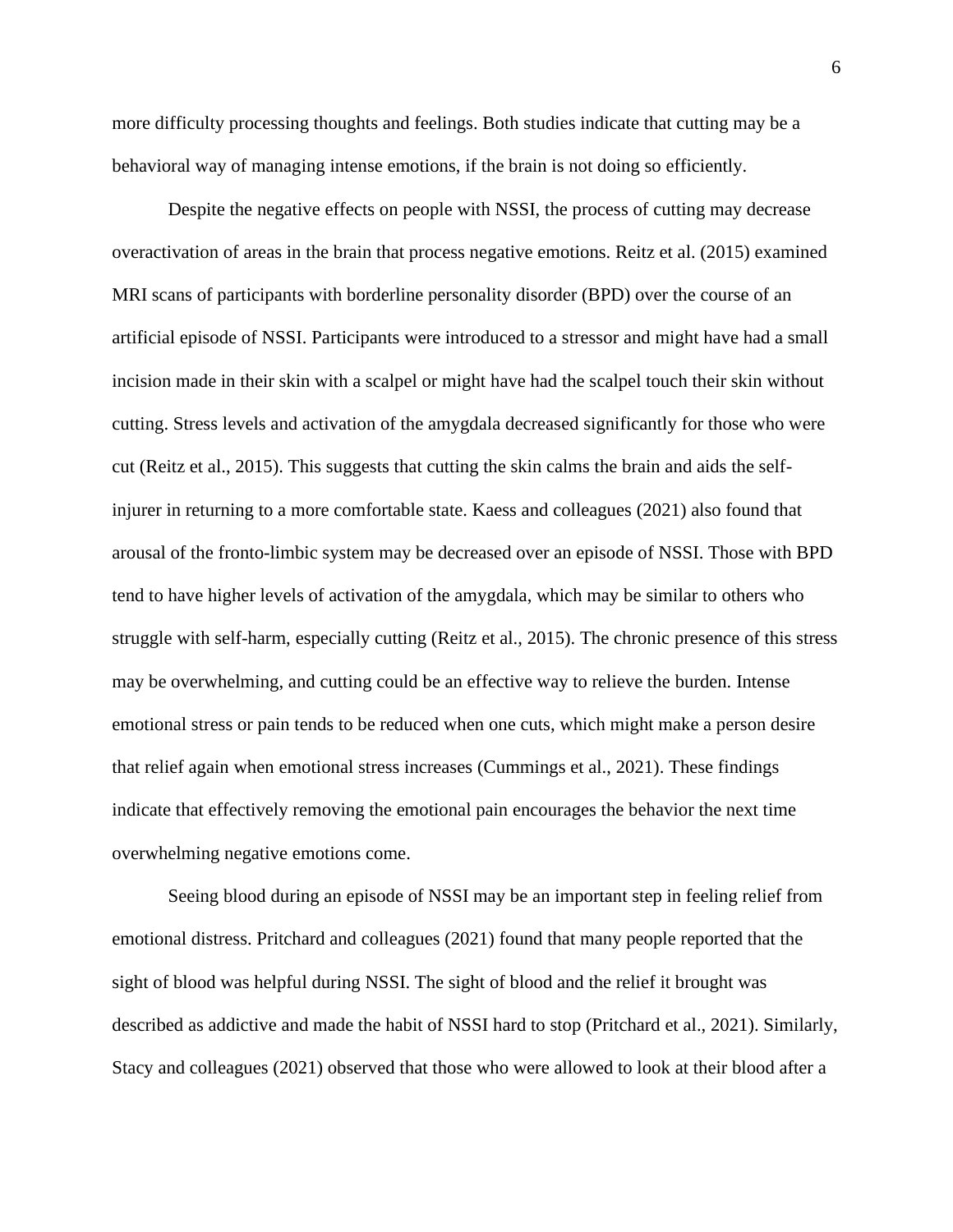prick reported increased relief afterwards, which may indicate a positive effect of seeing physical consequences. Naoum and colleagues (2016) also conducted a study examining the role of blood in an episode of NSSI, and they found that arousal decreased more for a group that saw fake blood after experiencing a sensation similar to an incision of the skin. The group that saw fake blood also experienced a decrease in the urge to self-harm again (Naoum et al., 2016). Given that NSSI is thought to improve emotional regulation, blood could be a tangible manifestation of the effectiveness of NSSI (Kaess et al., 2021). Blood may be a marker of having hurt oneself enough; without the blood, an individual may feel an increased need for relief to better regulate emotions. However, further research is needed to determine the importance of seeing blood. In Naoum et al.'s (2016) study, heart rate decreased the same amount in both blood and non-blood groups. Therefore, blood may only be a small factor during NSSI.

# **Effective Treatment Plans: Similar to Those Prescribed for Addition**

Self-injury is not a disorder in of itself; however, aspects of cutting may be addicting to the injurer. Pritchard and colleagues (2021) found many anonymous posters on a website who described their cutting habit as an addiction. They found a few reasons that this could be: to validate their experience, to show the complexity of NSSI, to warn others, and to express how hard it can be to stop (Pritchard et al., 2021). Addiction is a widely understood phenomenon. Relating NSSI to addiction might help others apply what they already know about addiction to self-injury, which is something they may not fully understand. Worley (2020) described addiction as a "treatable, chronic medical disease involving complex interactions among brain circuits, genetics, the environment, and life experiences in which people engage in behaviors that become compulsive and often continue despite harmful consequences" (p. 14). Cutting brings harmful consequences and is often described as compulsive. Pritchard and colleagues (2021)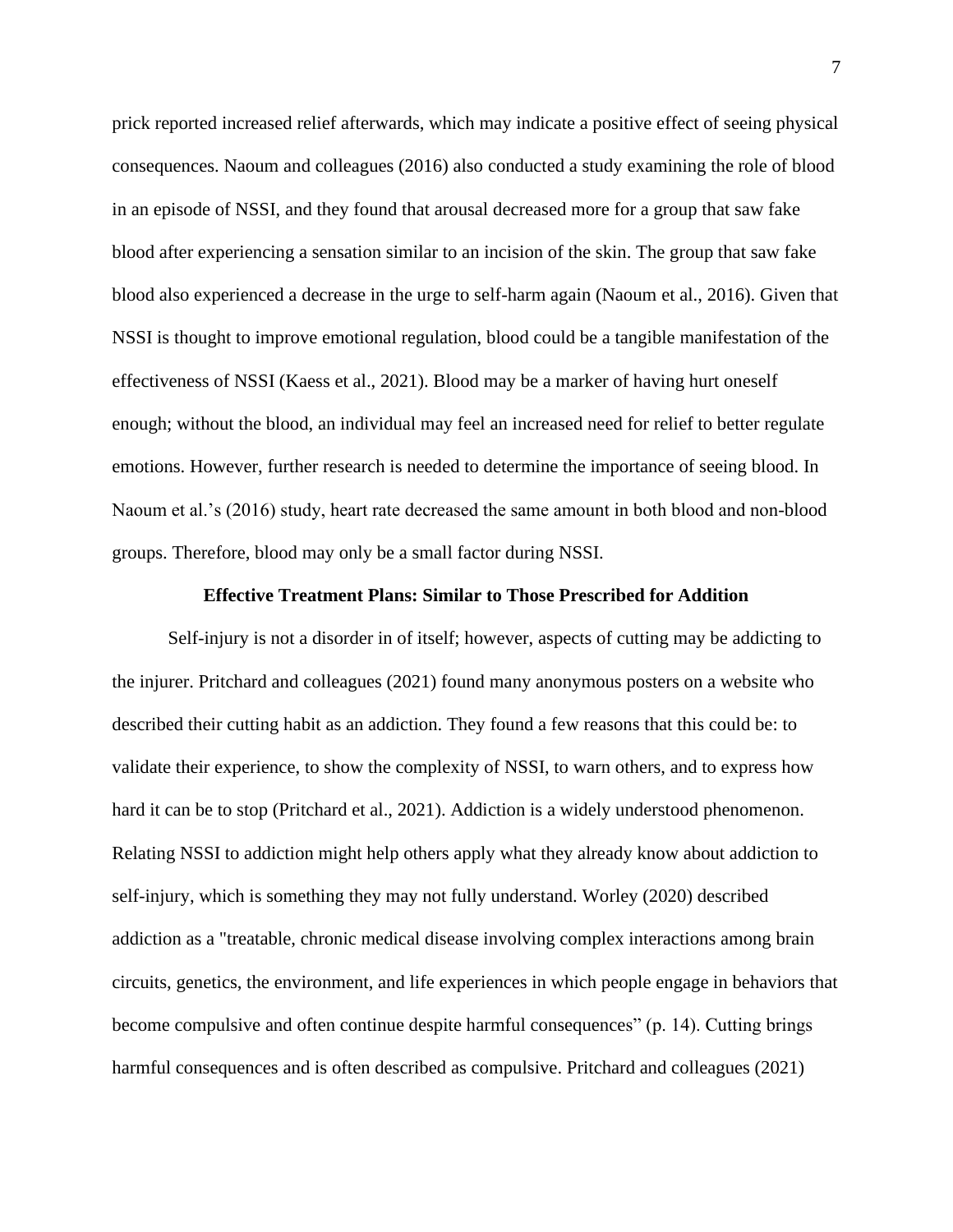found that nearly 17% of posts about NSSI on the website they examined described it as addicting, which implies that many feel compulsive urges to hurt themselves. Worley (2020) also agreed that many people report having obsessive urges to cut or not feeling able to stop. This research indicates that the relief brought from cutting is most likely what is addicting.

Addiction is a widely understood phenomenon that may aid in understanding NSSI. The neurobiology behind self-injury may be similar to addiction and substance abuse disorder (Worley, 2020). When a person cuts, there is an increase in a feel-good neurotransmitter called dopamine; however, this can ultimately lead to lower than usual levels of dopamine, which in turn increases the urge to cut again (Worley, 2020). Seeking out a behavior that brings good emotions is the result of positive reinforcement. Cutting is largely understood to involve negative reinforcement, but the seeking out of dopamine by cutting could be a result of positive reinforcement. Addiction in terms of substance abuse is understood to involve positive reward systems; the substances produce a "high" in the brain that users seek to feel again (Victor et al., 2012). Cutting may simultaneously bring the self-injurer a high (positively reinforcing cutting) and take away intense negative emotions (negatively reinforcing cutting). While positive reinforcement is one similarity between substance addiction and cutting, there are still some differences to note. Victor and colleagues (2012) changed a questionnaire used for substance abuse by trading words like "drugs" for "self-injury." Cravings for substances seemed to be much stronger than those for NSSI (Victor et al., 2012). Additionally, NSSI was almost always reported to be craved when emotions were negative, while cravings for substances happened even when emotions were positive (Victor et al., 2012). This suggests that NSSI cravings do seem to occur but not at the intensity that they do for addictive substances.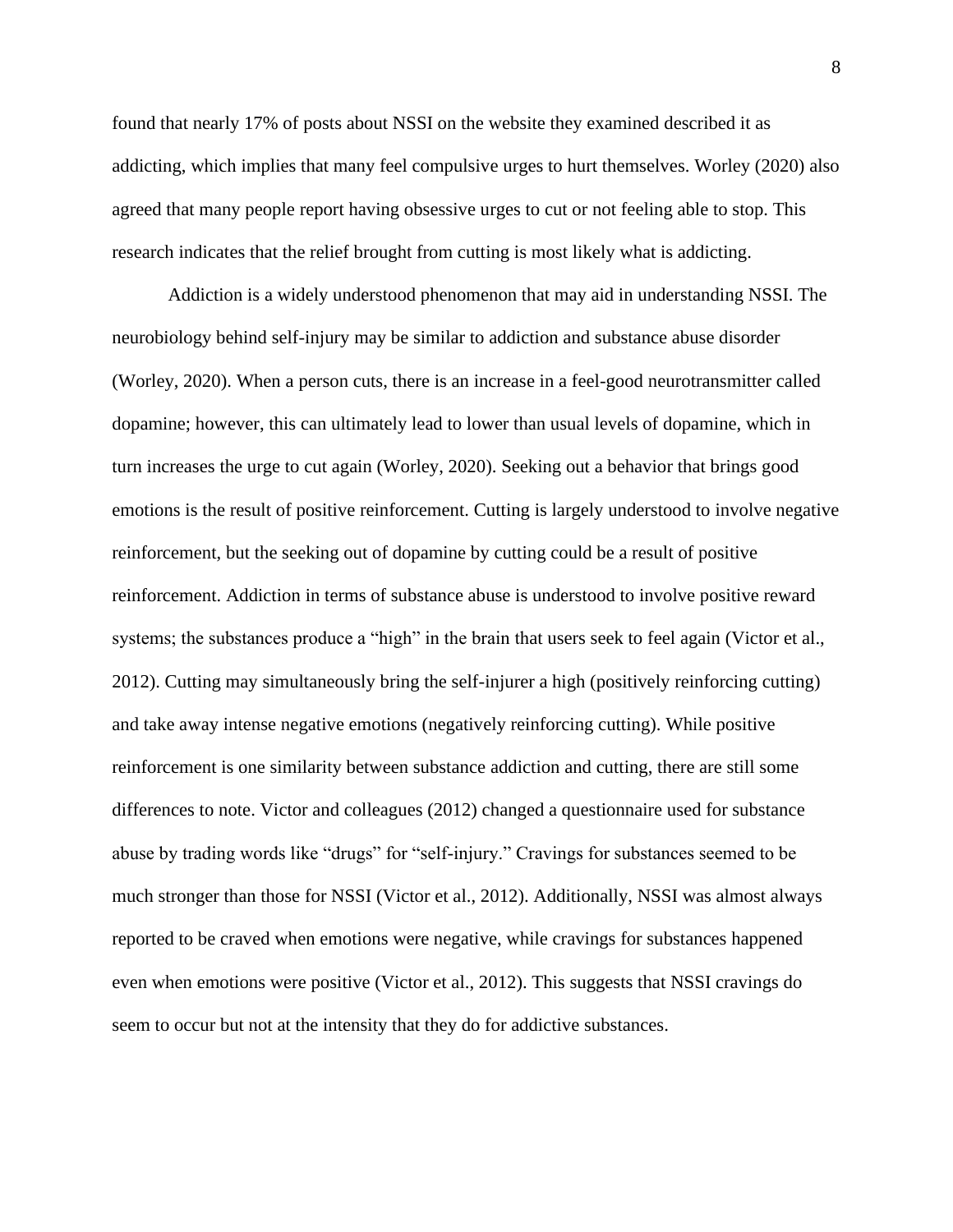While cutting might not be a full-blown addiction, it is still important to consider addictive features of cutting. Guérin-Marion and colleagues (2018) found strong correlations between NSSI and addictive features. Understanding how hard cutting can be to stop can invite deeper understanding of those who struggle and provide more insightful treatment. There are similarities between treatments for substance abuse addiction and NSSI (see Figure 1). For example, rehabilitation centers are options for those who struggle with substance abuse, and there are psychiatric hospitals for those who struggle with NSSI. Relapse is a term used to describe repeating the unwanted behavior for both substance abuse and NSSI. Lewis and Hasking (2021) asserted that relapse was a normal process of NSSI recovery and was not a failure to recover nor a complete halt in progress. When it comes to addiction to substances, recovery looks a bit different for each person who struggles to stop (Stanojlović et al., 2022). Similarly, each person who struggles with NSSI will typically find a way to recover that works for them (Stänicke et al., 2020). Perhaps applying methods used for addiction recovery to NSSI recovery could be beneficial.

#### **Recovery: Alternative Activities and Behaviors**

Cutting may be uncomfortable to talk about or hard to understand for friends and family of those who struggle with it. However, friends and family can have a major impact on the habit. It is important that they do not show judgment, anger, nor frustration with the person who is struggling (Kelada et al., 2018). These things can worsen the urge to cut and discourage those in need of help from seeking it (Kelada et al., 2018). Feelings of isolation or of being misunderstood might create an environment where cutting can be hidden and become worse. Instead, family and friends should focus on calm, supportive, and loving reactions (Kelada et al., 2018). The type of atmosphere created is then a place where those struggling might feel less of a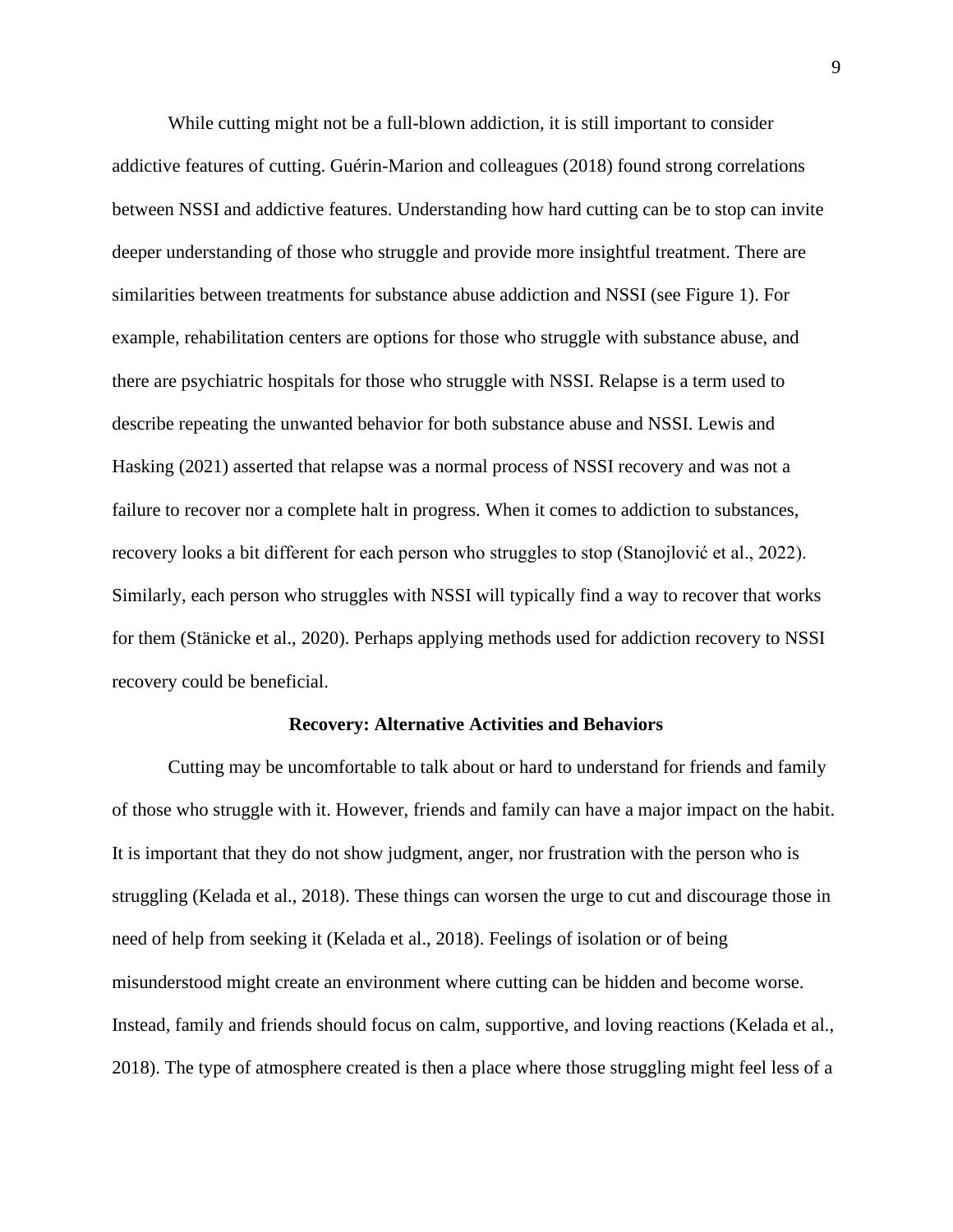compulsion to hurt themselves. Family and friends should also encourage professional help. Stänicke and colleagues (2020) observed that many participants did not go to treatment for themselves at first but later appreciated treatment. This suggests that external motivation may eventually turn into internal motivation; the initial, gentle push can be made by friends and family.

It is important to recognize that recovery will look different for each person; certain types of treatments will work better for different people (Lewis & Hasking, 2021). What is important for therapists, clinicians, and other professionals to keep in mind, though, is to establish a relationship of trust (Kelada et al., 2018; Looi et al., 2015). Kelada and colleagues (2018) found that patients who did not feel comfortable with their therapist felt that they could not talk about their struggle. Similarly, Looi and colleagues (2015) noted that when patients trusted their therapists, they were more likely to seek help and resist hurting themselves. If therapists do not establish a supportive and caring environment, patients are more likely to sit alone in frustration and hide their self-harm. Consequently, psychiatric institutions should reconsider using coercive tactics with their patients. Looi et al. (2015) observed that patients reported being pinned down or watching roommates be violently handled when caught trying to self-harm; these restraints often left patients and witnesses traumatized. Thus, it appears that intense coercion may increase stress and the desire to cut, which is opposite of what professional help should do. Psychiatric institutions should aim for their patients to feel cared for; they should worry less about behavioral control and more about support. Looi et al. (2015) confirmed this, as patients reported that they wished for more understanding; instead, these patients felt neglected because staff would only interact with them to physically restrain them from hurting themselves. Only interacting with patients this way may foster feelings of loneliness, which might increase the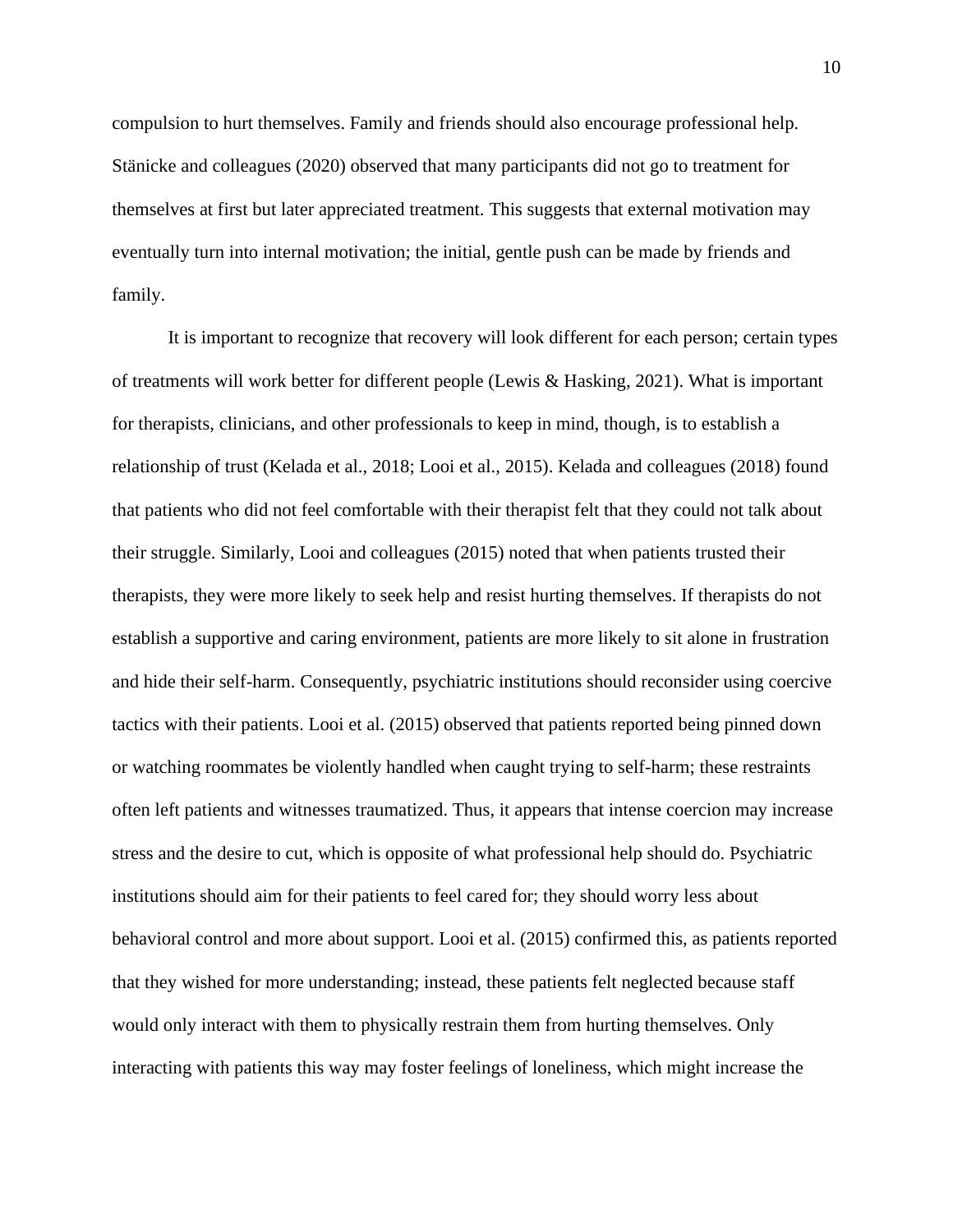desire to self-harm. Stanojlović and colleagues (2022) observed that, for addiction recovery, someone was typically on call in the emergency department who would go in and talk with the patient and work with them to figure out a pathway to recovery. Applying this sort of communication and support to NSSI recovery could be beneficial. If professionals work with patients, rather than against them, it can decrease patient stress and help foster a desire to recover.

Rather than focusing on halting the behavior of self-harm, it could also be effective to treat underlying mental illnesses (Lewis & Hasking, 2021). Given that self-harm is considered a symptom, not a disorder, treating the underlying mental illness might decrease the frequency of self-harm. It is unrealistic, though, to expect cessation to happen easily or immediately. Patients and professionals should recognize and accept that thoughts or urges of NSSI could occur for a long time, and this is normal (Lewis & Hasking, 2021). Professionals should emphasize that patients are strong enough to not act on urges (Lewis & Hasking, 2021; Looi et al., 2015). Realizing this ability might bring those with NSSI hope and increase the likelihood that they resist urges. Patients suggest that clinicians give specific examples of activities to do instead of self-harm (Stänicke et al., 2020). In the moment of wanting to self-harm, it might be difficult to think of alternative activities alone. Already having ideas in mind may increase the likelihood that other coping strategies are used first before deciding on self-harm.

NSSI can be a difficult habit to stop. Although research is new, many strategies can be employed to help. Some clinicians suggest behaviors that mimic self-harm, such as holding ice cubes or drawing on the skin with red marker (Lewis & Hasking, 2021). More evidence is necessary to determine whether this strategy is effective or helpful (Lewis & Hasking, 2021). Perhaps this strategy can be a last resort for those who feel that nothing else is working in the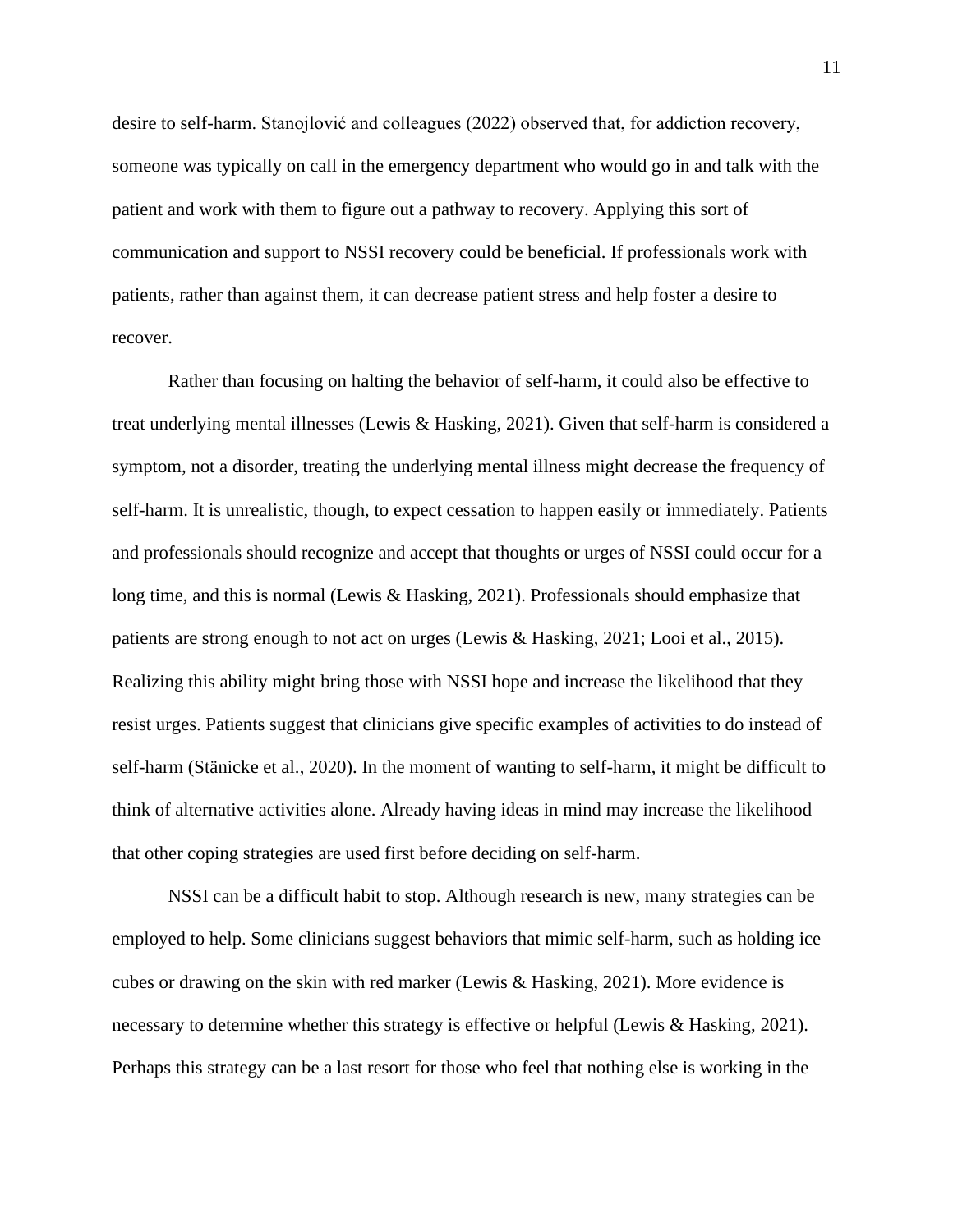moment. Stänicke and colleagues (2020) indicated that delaying self-harm was a strategy some used; finding something else to do first can distract the person and hopefully allow the urge to pass. Additionally, it can be helpful to find activities or exercises that take up energy and time (Stänicke et al., 2020). Keeping track of triggers for self-harm could also be effective; recognizing and removing triggers might decrease frequency of urges to self-harm (Lewis & Hasking, 2021). Lastly, those who wish to self-harm should find other people to turn to when the urge to self-harm arises. Being with another human in those moments is thought to be one of the most powerful strategies to use (B. Lindal, personal communication, March 2, 2022). The presence and support of other people might decrease feelings of isolation, increase support and love, and encourage those struggling to seek help.

### **Conclusion**

Self-harm is an increasingly common occurrence among adolescents and young adults. A better understanding of how it works and how to help is important in stopping this phenomenon from further increasing. Self-harm can take different forms such as scratching, banging, burning, or cutting. It is understood to be a way of regulating negative emotions (Lewis & Hasking, 2021). The relief brought from participating in self-harm might potentially be addicting, and the act itself is often described that way (Pritchard et al., 2021). The addictive features of self-harm might be important to consider to maximize recovery rates. Treatment can look different for each person, but it is important for friends, families, and professionals to be supportive, caring, and to establish a relationship of trust.

Neurobiologically, there are multiple reasons for cutting. Those with NSSI seem to experience overactivation of the fronto-limbic system, and their brains cannot efficiently process negative emotions such as fear (Kaess et al., 2021). Schreiner and colleagues (2020) found that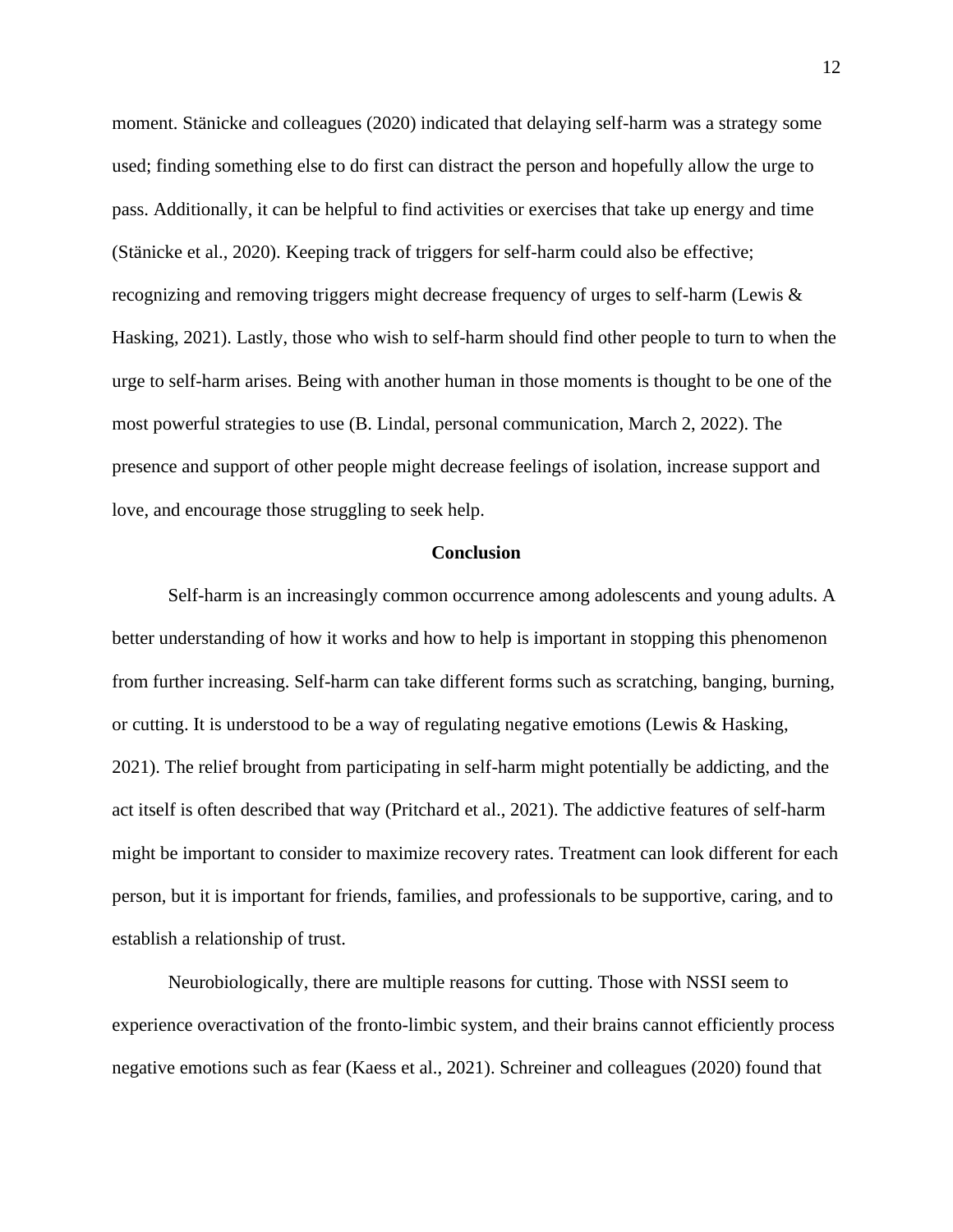those with NSSI seem to have lower organization and integrity of white matter in the brain, further implicating the inability to efficiently process and cope with negative emotions. During an episode of NSSI, arousal of the amygdala is decreased, as are stress levels (Reitz et al., 2015). Self-harm may be a way to process negative emotions, such as stress, when patients' brains cannot. The sight of blood is often reported as an important factor while cutting (Pritchard et al., 2021). Amygdala activity was decreased more in those who saw fake blood in a study done by Naoum and colleagues (2016). Perhaps the sight of blood is a tangible way of knowing that enough harm has been done and that the episode can be complete. However, evidence is still mixed, and further research should be done to examine the role of blood in self-harm.

NSSI is often described as being addicting (Pritchard et al., 2021). There may be multiple reasons for this, including to validate the experience, to show its complexity, to warn others, and to explain how hard it can be to stop (Pritchard et al., 2021). Many people are familiar with addiction, so the comparison could be an easy way to portray the experiences of those with NSSI. The neurobiology of NSSI might be similar to addiction to substances (Worley, 2020). However, researchers are still unsure if NSSI is a completely negative reward system, or if positive reinforcement is involved, as well. Cravings for substances have been found to be significantly stronger than cravings for NSSI (Victor et al., 2012). It is hard to say whether NSSI is an addiction, but it may be beneficial to take into account its addictive features when considering treatment, as similarities exist between treatments for addiction and for NSSI.

Treatment for NSSI will not look the same for everyone, but it is important to create an environment of trust, care, and support. Family and friends should be calm and nonjudgmental when discussing NSSI (Kelada et al., 2018). They should also encourage professional help. Professionals should ensure that patients have a trusting and understanding relationship with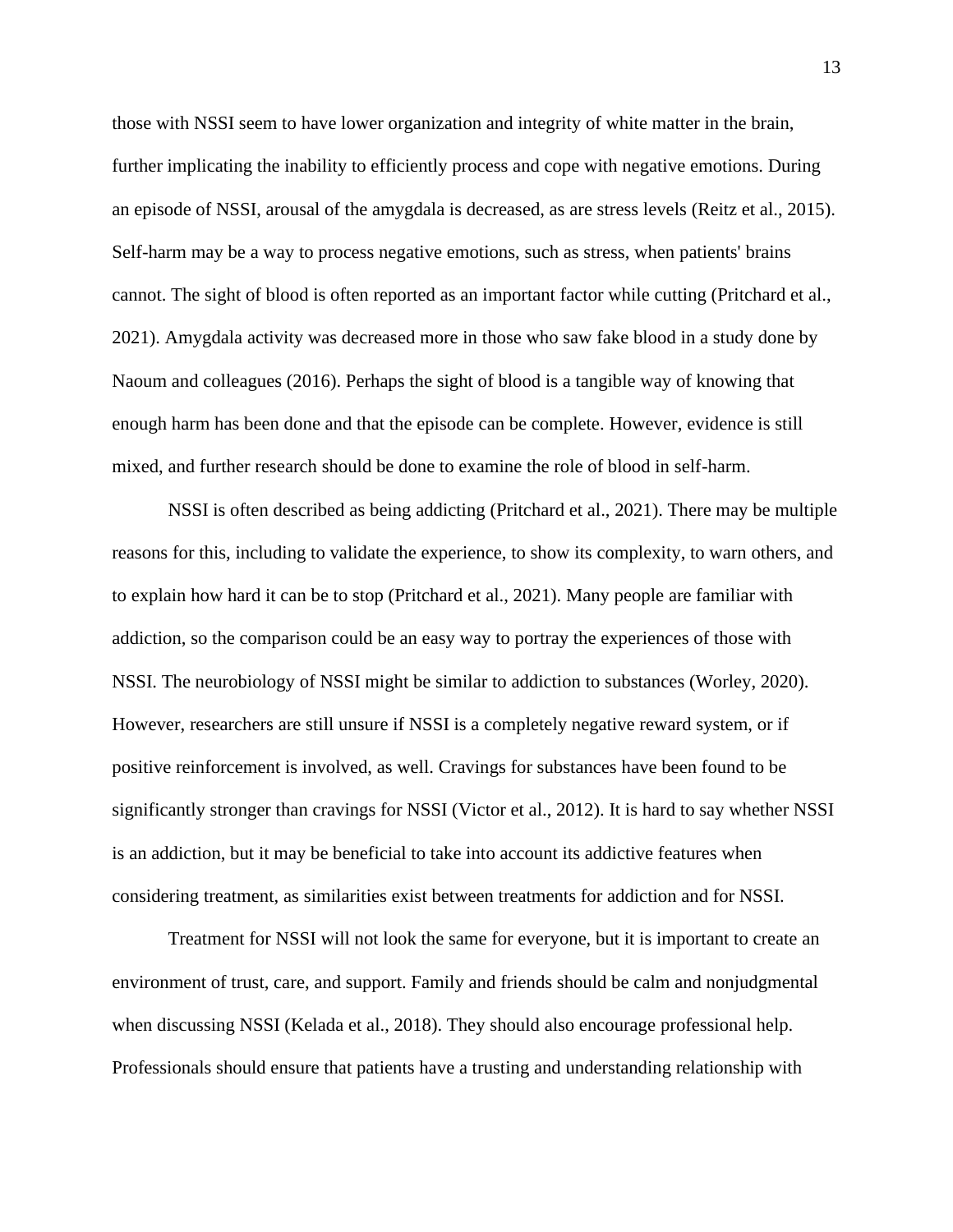their patients so that those who struggle are more likely to seek help and less likely to hide in frustration (Kelada et al., 2018; Looi et al., 2015). Coercive measures should not be a frequent tactic used in psychiatric institutions, as is the wish of many patients (Looi et al., 2015). This might increase stress and the urge to self-harm. Those who struggle with self-harm should find activities that work for them in distracting from and resisting the desire to hurt themselves (Stänicke et al., 2020). Finding other activities to do before self-harm may allow time for the urge to pass.

Awareness and understanding of cutting can help immensely in getting those who struggle the help that they need. There should be more discussions within families, friend groups, and perhaps even schools and workplaces. Understanding NSSI may make it less uncomfortable to talk about, which would likely lead to help-seeking. Additionally, psychiatric institutions need to focus more on providing gentle and loving care rather than stressful and coercive strategies. If psychiatric hospitals become a safer place, those who need help may be more willing to be admitted. Simple understanding and support can help those with NSSI and should therefore be part of self-harm treatment plans.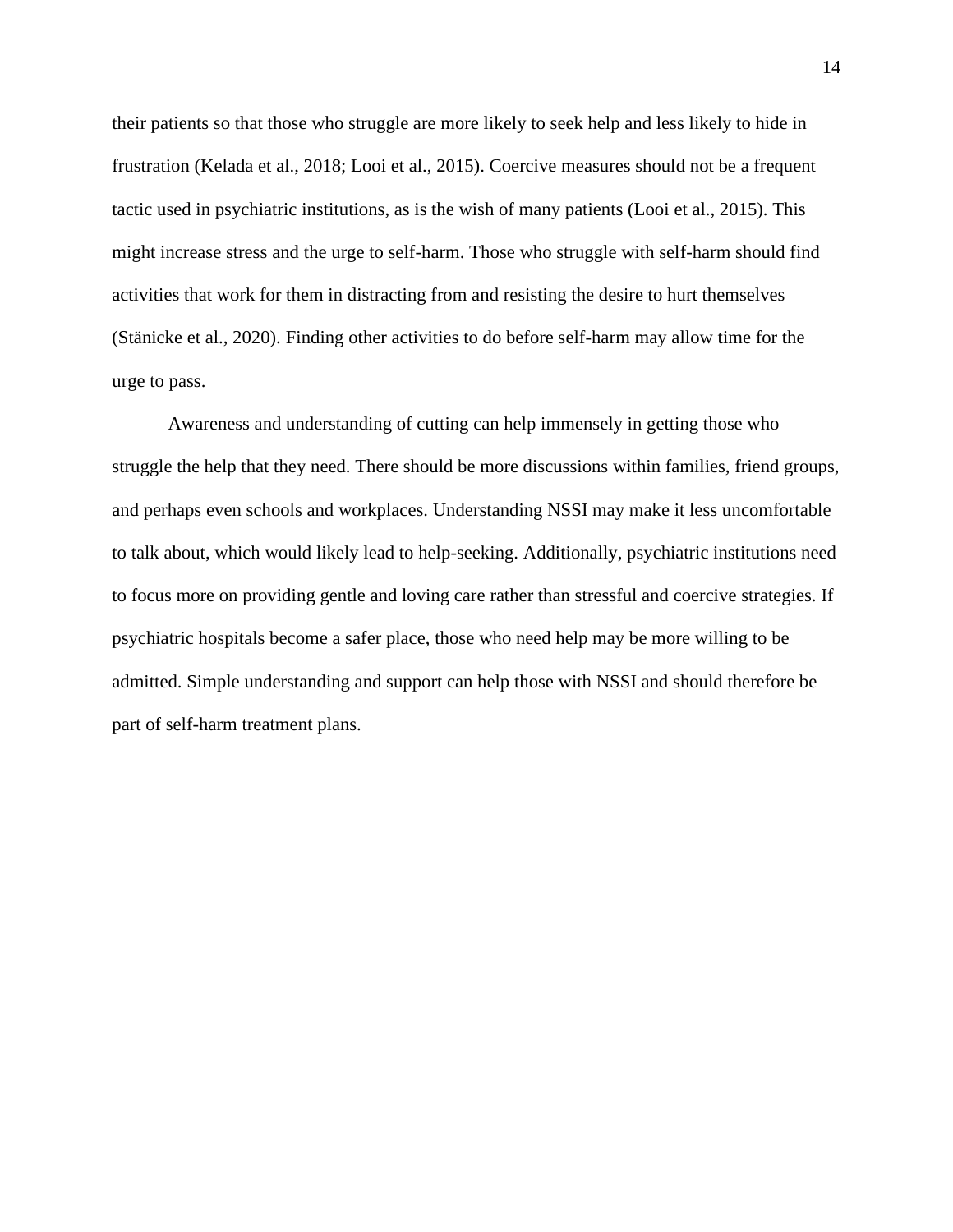### **References**

- Cummings, L. R., Mattfeld, A. T., Pettit, J. W., & McMakin, D. L. (2021). Viewing nonsuicidal self-injury in adolescence through a developmental neuroscience lens: The impact of neural sensitivity to socioaffective pain and reward. *Clinical Psychological Science*, *9*(5), 767–790. [https://doi.org/10.1177/2167702621989323](https://doi-org.erl.lib.byu.edu/10.1177/2167702621989323)
- Guérin-Marion, C., Martin, J., Deneault, A.-A., Lafontaine, M.-F., & Bureau, J.-F. (2018). The functions and addictive features of non-suicidal self-injury: A confirmatory factor analysis of the Ottawa self-injury inventory in a university sample. *Psychiatry Research*, *264*, 316–321.<https://doi.org/10.1016/j.psychres.2018.04.019>
- Kaess, M., Hooley, J. M., Klimes-Dougan, B., Koenig, J., Plener, P. L., Reichl, C., Robinson, K., Schmahl, C., Sicorello, M., Westlund Schreiner, M., & Cullen, K. R. (2021). Advancing a temporal framework for understanding the biology of nonsuicidal self-injury: An expert review. *Neuroscience and Biobehavioral Reviews*, *130*, 228–239. <https://doi.org/10.1016/j.neubiorev.2021.08.022>
- Kelada, L., Hasking, P., Melvin, G., Whitlock, J., & Baetens, I. (2018). "I do want to stop, at least I think I do": An international comparison of recovery from nonsuicidal self-injury among young people. *Journal of Adolescent Research*, *33*(4), 416–441. <https://doi.org/10.1177/0743558416684954>
- Lewis, S. P., & Hasking, P. A. (2021). Self-injury recovery: A person-centered framework. *Journal of Clinical Psychology*, *77*(4), 884–895.<https://doi.org/10.1002/jclp.23094>
- Looi, G.-M. E., Engström, Å., & Sävenstedt, S. (2015). A self-destructive care: Self-reports of people who experienced coercive measures and their suggestions for alternatives. *Issues in Mental Health Nursing, 36*(2), 96–103.<https://doi.org/10.3109/01612840.2014.951134>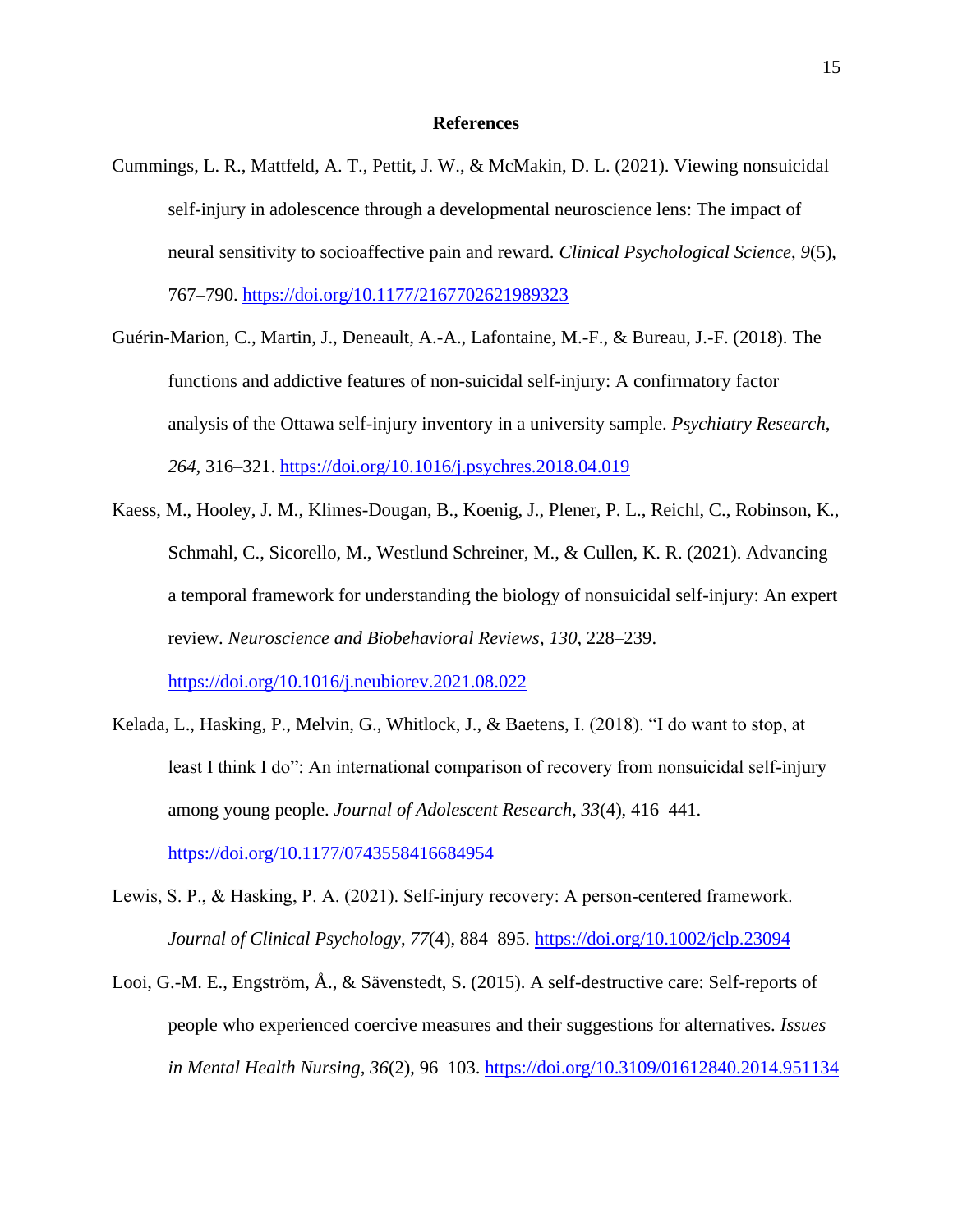- Naoum, J., Reitz, S., Krause-Utz, A., Kleindienst, N., Willis, F., Kuniss, S., Baumgärtner, U., Mancke, F., Treede, R.-D., & Schmahl, C. (2016). The role of seeing blood in nonsuicidal self-injury in female patients with borderline personality disorder. *Psychiatry Research*, *246*, 676–682. [https://doi.org/10.1016/j.psychres.2016.10.066](https://doi-org.erl.lib.byu.edu/10.1016/j.psychres.2016.10.066)
- Pritchard, T. R., Fedchenko, C. A., & Lewis, S. P. (2021). Self-injury is my drug: The functions of describing nonsuicidal self-injury as an addiction. *Journal of Nervous and Mental Disease*, *209*(9), 628–635.<https://doi.org/10.1097/NMD.0000000000001359>
- Putnam, P. T., & Chang, S. W. C. (2021). Toward a holistic view of value and social processing in the amygdala: Insights from primate behavioral neurophysiology. *Behavioural Brain Research*, *411*. <https://doi.org/10.1016/j.bbr.2021.113356>
- Reitz, S., Kluetsch, R., Niedtfeld, I., Knorz, T., Lis, S., Paret, C., Kirsch, P., Meyer-Lindenberg, A., Treede, R.-D., Baumgärtner, U., Bohus, M., & Schmahl, C. (2015). Incision and stress regulation in borderline personality disorder: Neurobiological mechanisms of selfinjurious behaviour. *The British Journal of Psychiatry*, *207*(2), 165–172.

<https://doi.org/10.1192/bjp.bp.114.153379>

Schreiner, M. W., Mueller, B. A., Klimes-Dougan, B., Begnel, E. D., Fiecas, M., Hill, D., Lim, K. O., & Cullen, K. R. (2020). White matter microstructure in adolescents and young adults with non-suicidal self-injury. *Frontiers in Psychiatry*, *10*. <https://doi.org/10.3389/fpsyt.2019.01019>

Stacy, S. E., Pepper, C. M., Clapp, J. D., & Reyna, A. H. (2021). The effects of blood in self‐ injurious cutting: Positive and negative affect regulation. *Journal of Clinical Psychology, 78*(5), 926-937.<https://doi.org/10.1002/jclp.23267>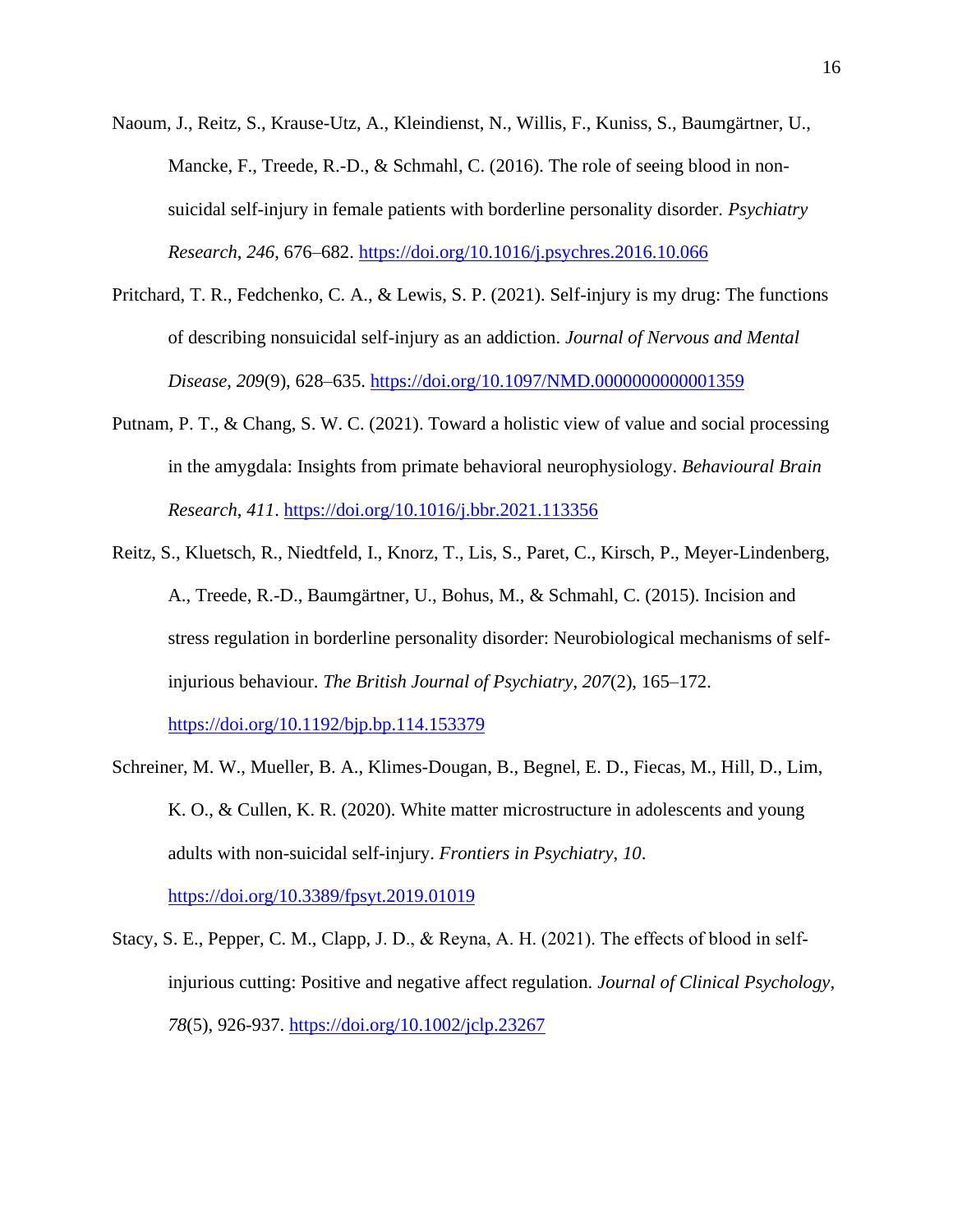- Stänicke, L. I., Haavind, H., Rø, F. G., & Gullestad, S. E. (2020). Discovering one's own way: Adolescent girls' different pathways into and out of self-harm. *Journal of Adolescent Research*, *35*(5), 605–634.<https://doi.org/10.1177/0743558419883360>
- Stanojlović, M., Allen, R., Valentine, P., Davidson, L., & O'Connell, M. (2022). Recovery coaching in and out of emergency departments: An overview of the Connecticut community for addiction recovery's (CCAR) emergency department recovery coaching program. *International Journal of Mental Health and Addiction*. <https://doi.org/10.1007/s11469-022-00772-7>
- Victor, S. E., Glenn, C. R., & Klonsky, E. D. (2012). Is non-suicidal self-injury an "addiction"? A comparison of craving in substance use and non-suicidal self-injury. *Psychiatry Research, 197*(1–2), 73–77.<https://doi.org/10.1016/j.psychres.2011.12.011>
- Worley, J. (2020). Self-injury as an addictive disorder. *Journal of Psychosocial Nursing and Mental Health Services*, *58*(6), 13–16. [https://doi.org/10.3928/02793695-20200513-03](https://doi-org.erl.lib.byu.edu/10.3928/02793695-20200513-03)